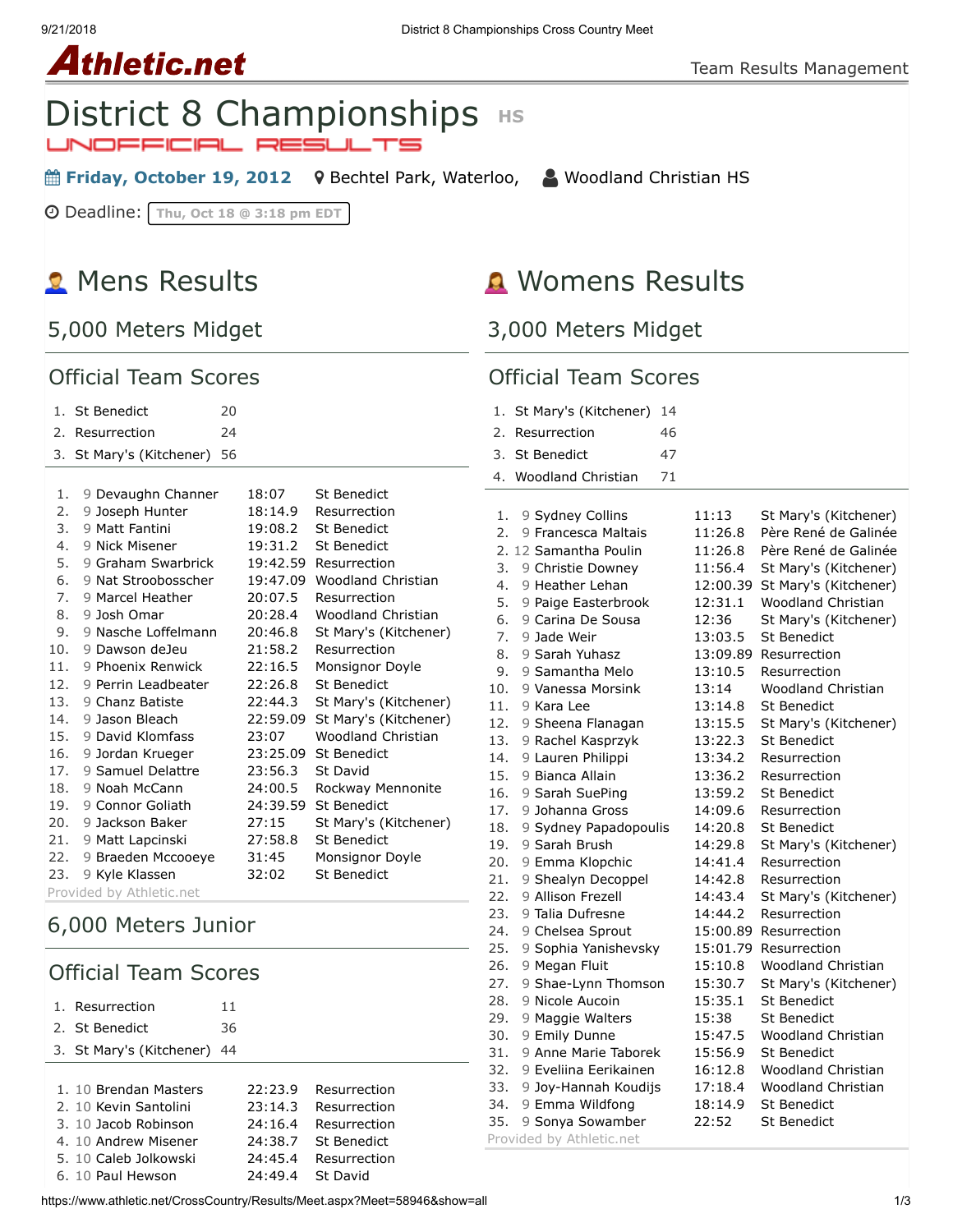| 7. 10 Andrei Palacios    | 25:19.4  | St Mary's (Kitchener) |
|--------------------------|----------|-----------------------|
| 8. 10 Collin Griffioen   | 25:35.8  | St Mary's (Kitchener) |
| 9. 10 Darren Russo       | 26:03.79 | <b>St Benedict</b>    |
| 10. 10 Donald Raymond    | 26:04    | St Benedict           |
| 11. 9 Jahaziel Siri      | 26:38.59 | St David              |
| 12. 10 Andrew MacNeil    | 26:46.59 | Resurrection          |
| 13. 10 Paul Hiff         | 27:50.9  | St Benedict           |
| 14. 10 Scott Fraser      | 29:02.9  | St Mary's (Kitchener) |
| 15. 10 Taylor Hehn       | 29:24.3  | St Mary's (Kitchener) |
| 16. 10 Ryan Whetung      | 29:46.4  | St Benedict           |
| 17. 10 Adam Laranjeiro   | 33:23    | St Benedict           |
| 18. 10 Anthony Naranjo   | 34:23    | St Mary's (Kitchener) |
| 19. 10 Scott Bootsma     | 35:23    | St Mary's (Kitchener) |
| 20. 10 Aaron Silver      | 36:23    | <b>St Benedict</b>    |
| Provided by Athletic.net |          |                       |

## 7,000 Meters Senior

|  | 1. 12 Ben Flanagan          | 23:03.59 | St Mary's (Kitchener)     |
|--|-----------------------------|----------|---------------------------|
|  | 2. 12 James Milton          | 23:29.3  | St David                  |
|  | 3. 12 Scott Buttinger       | 23:55.09 | Resurrection              |
|  | 4. 12 William Russell       | 24:04.9  | Rockway Mennonite         |
|  | 5. 11 Riley Alvarez         | 24:25.3  | St David                  |
|  | 6. 12 Marcus Noble          | 25:36.9  | <b>St Benedict</b>        |
|  | 7. 11 Taylor Gagne          | 25:58.09 | St Mary's (Kitchener)     |
|  | 8. 12 Dejen Abraha          | 26:12.09 | St Mary's (Kitchener)     |
|  | 9. 12 Keaton Jones          | 26:13.3  | St Mary's (Kitchener)     |
|  | 10. 12 Keith Tanner         | 26:37.3  | <b>St Benedict</b>        |
|  | 11. 12 Sebastian Jania      | 26:46.2  | St Mary's (Kitchener)     |
|  | 12. 12 Elijah Moreau-Arnott | 27:04.59 | <b>Woodland Christian</b> |
|  | 13. 11 Jacob Sullivan       | 27:11    | Resurrection              |
|  | 14. 11 Chance Newell        | 27:35.3  | St David                  |
|  | 15. 11 Jose Alba            | 27:42.09 | St Mary's (Kitchener)     |
|  | 16. 11 Colton Dorion        | 27:54.9  | <b>St Benedict</b>        |
|  | 17. 11 Thomas Hunter        | 27:55.4  | Resurrection              |
|  | 18. 12 Daniel Guerra        | 28:15.59 | St Mary's (Kitchener)     |
|  | 19. 12 Josh Kneller         | 28:29.59 | Rockway Mennonite         |
|  | 20. 11 Adam Tank            | 28:36.2  | Resurrection              |
|  | 21. 12 Ben Taborek          | 28:37.59 | <b>St Benedict</b>        |
|  | 22. 11 Elijah Cameron       | 28:52.8  | <b>Woodland Christian</b> |
|  | 23. 12 Mario Reckl          | 29:02.2  | St Mary's (Kitchener)     |
|  | 24. 11 Claudio Perdigao     | 29:02.59 | St Mary's (Kitchener)     |
|  | 25. 11 Karndeep Kahlon      | 29:04.9  | St Mary's (Kitchener)     |
|  | 26. 12 Sam Martinello       | 29:06.2  | St Mary's (Kitchener)     |
|  | 27. 12 Lucas Wozniak        | 29:09.79 | St Benedict               |
|  | 28. 11 Craig Lyons          | 29:40.09 | Resurrection              |
|  | 29. 11 Rick Medeiros        | 29:56.9  | Monsignor Doyle           |
|  | 30. 12 Alex Macdonald       | 30:24.2  | <b>St Benedict</b>        |
|  | 31. 12 Matthew Taylor       | 30:27.5  | St Mary's (Kitchener)     |
|  | 32. 12 Adam Schoenmakers    | 30:30.2  | St Mary's (Kitchener)     |
|  | 33. 12 Zachary Gulic        | 30:35.7  | St Mary's (Kitchener)     |
|  | 34. 11 Zachary Branan       | 30:39.9  | <b>Woodland Christian</b> |
|  | 35. 11 Tyler Beatty         | 30:43.5  | Monsignor Doyle           |
|  | 36. 11 Paul Bootsma         | 30:55.5  | St Mary's (Kitchener)     |
|  | 37. 12 Jason Wozniak        | 31:08.9  | <b>St Benedict</b>        |
|  | 38. 12 Jeremy Runnquist     | 31:17.2  | Monsignor Doyle           |
|  | 39. 11 Justin Ullhorn       | 31:18.3  | Monsignor Doyle           |
|  | 40. 12 Alex Antelo          | 31:35.09 | Monsignor Doyle           |
|  | 41. 12 Jaden Sunderland     | 31:39.7  | Monsignor Doyle           |
|  | 42. 11 Reid Nantes          | 32:00.29 | St Mary's (Kitchener)     |
|  | 43. 12 Graham De'Ath        | 32:07    | Rockway Mennonite         |
|  | 44. 11 Daniel Deen          | 33:06.7  | <b>Woodland Christian</b> |
|  | 45. 11 Daniel Omar          | 33:28.3  | <b>Woodland Christian</b> |
|  | 46. 12 Sam Plommer          | 33:59.5  | Monsignor Doyle           |
|  | 47. 11 Joe Lanigan          | 34:14.4  | Woodland Christian        |
|  | 48. 11 Simon Pudwell        | 34:39    | Rockway Mennonite         |

## 4,000 Meters Junior

## Official Team Scores

| 1. St David                 | 19 |
|-----------------------------|----|
| 2. Resurrection             | 28 |
| 3. St Benedict              | 44 |
| 4. St Mary's (Kitchener) 64 |    |

| 1. 10 Maria Paz            | 17:14.4  | Resurrection          |
|----------------------------|----------|-----------------------|
| 2. 10 Breanne Steven       | 17:15.09 | St David              |
| 3. 10 Julia Moreau         | 18:00.7  | St David              |
| 4. 10 Tess Wittmann        | 18:21.5  | <b>St Benedict</b>    |
| 5. 10 Rachel McMullin      | 18:37.3  | St David              |
| 6. 10 Nikki Tunstall       | 18:48.2  | Resurrection          |
| 7. 10 Hannah Remillard     | 18:54.8  | St Mary's (Kitchener) |
| 8. 10 Claudia Newdick      | 18:57.59 | Monsignor Doyle       |
| 9. 10 Madison McMahon      | 19:08.2  | St David              |
| 10. 10 Maria Prudencio     |          | 19:16.59 Resurrection |
| 11. 10 Claudia Sehl        | 19:30    | Resurrection          |
| 12. 10 Nicole Hurley       | 19:37.9  | <b>St Benedict</b>    |
| 13. 10 Kierra Lahey        | 19:51.7  | <b>St Benedict</b>    |
| 14. 10 Stephanie Penta     | 20:00.4  | Resurrection          |
| 15. 10 Alyssa Mason        |          | 20:13.09 St Benedict  |
| 16. 9 Abby Ferguson        | 20:22.4  | <b>St Benedict</b>    |
| 17. 10 Gillian Frezell     | 20:26.7  | St Mary's (Kitchener) |
| 18. 10 Kirsten Pendlebury  | 21:29.4  | St David              |
| 19. 10 Catherine Bandura   | 21:38.8  | St Mary's (Kitchener) |
| 20. 10 Maya Apsimon-Megens | 21:39.09 | Père René de Galinée  |
| 21. 10 Bella Grosso        | 21:49.59 | St Mary's (Kitchener) |
| 22. 10 Maya Pintar         | 22:15.59 | St Mary's (Kitchener) |
| 23. 10 Charlotte Cahill    | 23:01.9  | St Mary's (Kitchener) |
| Provided by Athletic.net   |          |                       |

## 5,000 Meters Senior

| 1. 12 Jaimie Phelan       | 17:46    | St Mary's (Kitchener)     |
|---------------------------|----------|---------------------------|
| 2. 12 Jordyn Visscher     | 18:22.2  | Woodland Christian        |
| 3. 10 Madison Visscher    | 19:10.3  | Woodland Christian        |
| 4. 10 Andie Robertson     | 19:13.9  | Monsignor Doyle           |
| 5. 11 Olivia Scagnetto    | 19:54.09 | St Mary's (Kitchener)     |
| 6. 12 Kassia Kooy         | 20:53.09 | Woodland Christian        |
| 7. 11 Emma Segato         | 21:06.59 | Monsignor Doyle           |
| 8. 10 Taya Ambrose        | 21:19.09 | Monsignor Doyle           |
| 9. 12 Ashley Rovert       | 21:23.4  | St Mary's (Kitchener)     |
| 10. 11 Amanda Hutchings   | 21:35.9  | Monsignor Doyle           |
| 11. 12 Julia Wittmann     | 21:46.09 | <b>St Benedict</b>        |
| 12. 11 Allie Amaral       | 21:53.8  | <b>St Benedict</b>        |
| 13. 11 Vanessa Frank      | 21:54.7  | Resurrection              |
| 14. 12 Laura Ruby         | 22:04.2  | Rockway Mennonite         |
| 15. 11 Lizzy Hughes       | 22:34.09 | <b>Woodland Christian</b> |
| 16. 11 Andrea Mennill     | 22:43.8  | Père René de Galinée      |
| 17. 12 Jaime Downey       | 22:45.4  | St Mary's (Kitchener)     |
| 18. 11 Semara Desmeules   | 22:58.3  | Resurrection              |
| 19. 12 Jessica Leblanc    | 23:02.2  | St Mary's (Kitchener)     |
| 20. 11 Teri Koetsier      | 23:15.09 | <b>Woodland Christian</b> |
| 21. 11 Taryn Jakub        | 23:24.3  | St Mary's (Kitchener)     |
| 22. 11 Lauren Fleiszig    | 23:27.59 | Resurrection              |
| 23. 11 Maddy Rivard       | 23:28.2  | Monsignor Doyle           |
| 24. 12 Hannah Sandrock    | 23:36.09 | Resurrection              |
| 25. 12 Mikaela Gossmann-B | 24:14.2  | Woodland Christian        |
| 26. 11 Rebekah Timm       | 24:21    | Woodland Christian        |
| 27. 11 Kathy Amorim       | 24:26.3  | St Mary's (Kitchener)     |

https://www.athletic.net/CrossCountry/Results/Meet.aspx?Meet=58946&show=all 2/3